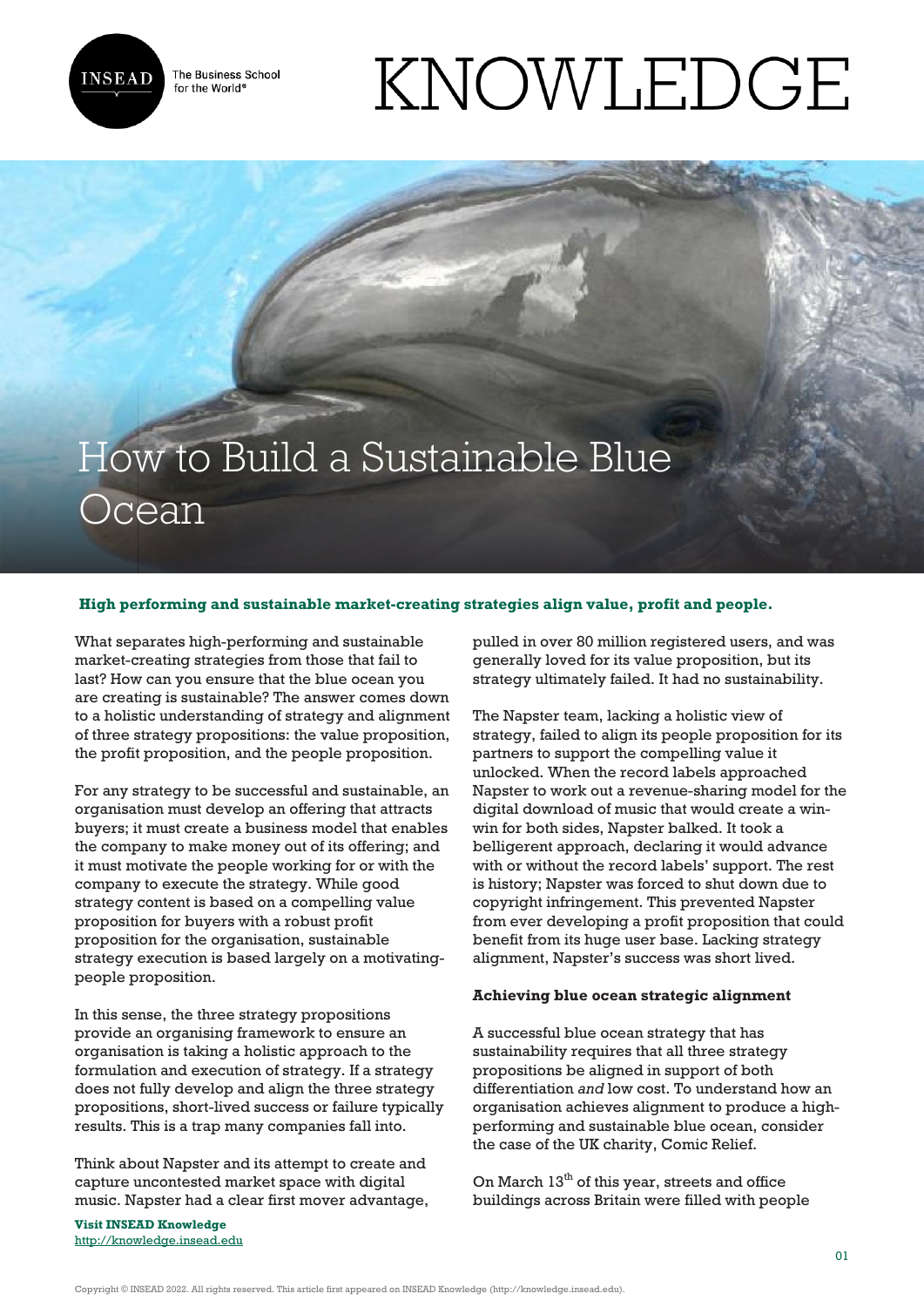wearing red noses, and schoolchildren and celebrities alike took on challenges to raise money for the charity, Comic Relief. *Red Nose Day* and *Red Nose Night*, as the related events are known, have helped the organization raise more than £1 billion since it launched in 1985.

Charity fundraising in the UK, was a deep red ocean when Comic Relief started. Like any red ocean, the market was overcrowded and highly competitive. Organisations had to work harder on fundraising and marketing to stand out from the crowd. Meanwhile, the public felt confused by so many groups asking for money and donor fatigue had set in.

So, what's behind its enduring success? Comic Relief didn't compete. It made the competition irrelevant. And it did so by aligning the three strategy propositions – value, profit, and people – around both differentiation and low cost. Let's break down Comic Relief's strategy.

#### **The value proposition**

Conventional charity fundraising leverages guilt and pity (think photographs of starving children) to raise money – mostly via large gifts from high-income donors through year-round campaigns. To the contrary, Comic Relief's biannual events are all about doing something fun to change the world.

Taking part is as cheap and easy as spending £1 for a little plastic red nose. Over 70 million of them have been purchased so far. People can also donate by sponsoring the antics of friends, family, or colleagues, giving money while getting a laugh.

Unlike traditional charities, Comic Relief recognises even the tiniest donation, down to one little girl mentioned during *Red Nose Night* who gave "all her pocket money." Even the poorest and the youngest can contribute to 'changing the world.'

While traditional charities never stop asking donors for money, Comic Relief focused on creating a unique biannual experience, eliminating donor fatigue.

Lastly, Comic Relief donates 100 percent of all funds raised with its "golden pound promise" that it spends none of the funds on its own overhead or operating costs.

The result is a value proposition that is not only fun and clear but also allows donors to make a huge difference with a small donation. In other words, it is both differentiated and low cost, affordable to everyone from the very young to the very old and from low to high income.

#### **The profit proposition**

How has the organisation supported its operations and expanded while fulfilling its "golden pound promise"? By complementing its compelling value proposition with an unbeatable profit proposition.

Traditional fundraising methods — hosting galas, soliciting individuals by mail or phone, and operating charity shops — entail significant overhead costs. Comic Relief, by some estimates, has eliminated more than 75 percent of traditional fundraising operations.

It uses existing retail outlets to sell its red noses rather than operating its own charity stores. Its administrative costs are negligible, because it makes grants to other charities rather than running its own programs. And its fundraising costs are minimal given its community "fun"draising approach.

The related *Red Nose Night*—the star-studded comedy extravaganza – doesn't cost a penny. The network donates airtime while celebrities donate their services and generate excitement that drives word-of-mouth advertising. Corporate partners cover any outstanding operating costs in cash or in kind.

The overall result is a differentiated, low-cost profit proposition that effectively supports its value proposition.

#### **The people proposition**

With a small staff inspired by its value proposition, Comic Relief's people proposition focuses on inspiring volunteer fundraisers, corporate sponsors, and celebrities to make the value and profit propositions sustainable.

To lure its army of volunteer fundraisers, Comic Relief has made it easy to *have fun* and *earn respect* at the same time. People only need to volunteer once every two years and Comic Relief's website suggests zany ways to do so. Volunteers also feel a sense of pride as friends and colleagues see the contribution they are making.

It is similarly *easy* for corporate sponsors and celebrities to take part and they get tremendous free publicity for doing so. And no doubt the organisation's golden pound promise encourages them to participate.

Comic Relief's thriving blue ocean strategy is built on the alignment of the value, profit, and people propositions so that each reinforces the others.

It is easy for an organisation to focus overridingly on

**Visit INSEAD Knowledge** <http://knowledge.insead.edu>

Copyright © INSEAD 2022. All rights reserved. This article first appeared on INSEAD Knowledge (http://knowledge.insead.edu).